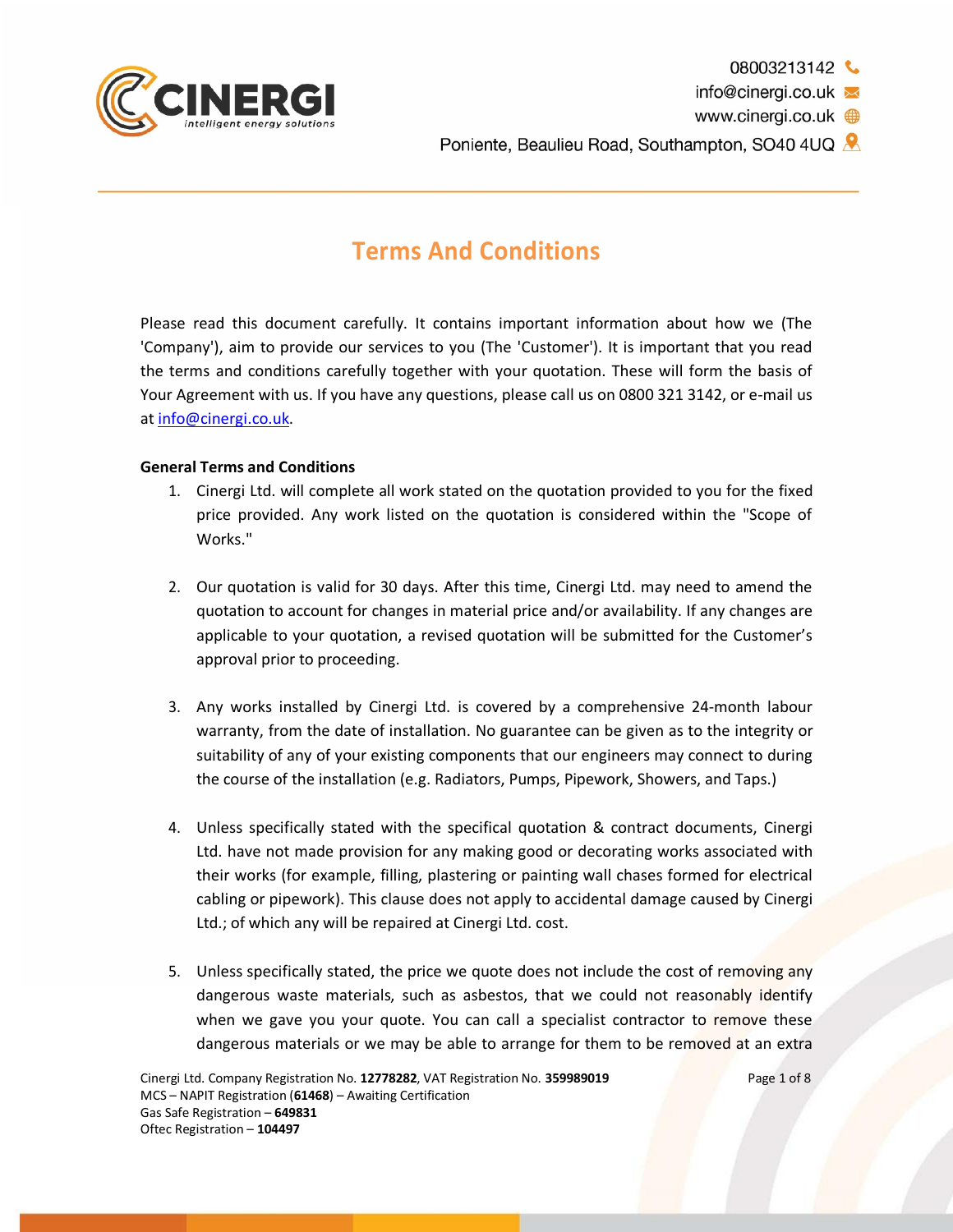cost. When asbestos is removed you will need to produce a 'Clean Air' certificate, which you can get from the asbestos removal company, before we can continue to work at your property.

- 6. The price we quote includes removing all non-dangerous materials, including your old boiler, cylinder, pipework and central heating parts we replace. If you have a back boiler we can remove this or drain it and leave in place. Removal will not include the flue system. If left in place you can arrange to have this removed at a later date by another contractor.
- 7. Any time frames we give you are our best estimates and we will do everything we can to keep to those time frames. If there are likely to be delays, we will let you know as soon as possible and agree new time frames with you. Cinergi Ltd. reserves the right to use additional labour to achieve completion in a shorter timeframe where necessary. Time is not considered to be the essence of the contract, and the price of the works shall not be affected by time used to achieve completion.
- 8. If your installation is delayed, rescheduled or overruns, Cinergi Ltd. will not be held liable for any potential loss of earnings, annual leave or time away from work.
- 9. Floor coverings may need to be lifted, including tongue-and- grooved floor coverings, parquet, hardwood, rubber or tiled floors, so we can complete our work. We will discuss these requirements with you prior to formal contract agreement. Cinergi Ltd. will remove any carpets and floorboards, however, any specialist floor coverings such as parquet flowing, hardwood flooring or tiles will need to be removed by others. You can call a specialist contractor carry out the removal of any specialist flooring or we may be able arrange this for you at an extra cost. If we do any of this work for you we will only be responsible for any unnecessary damage caused directly by negligence. Any flooring will be re-laid to the best of our ability; however you may wish to hire a specialist contractor should you wish to achieve a professional finish (for example a carpet fitter to stretch and re-fit carpets).
- 10. Should you installation involve the removal of a a flue, our installers will 'make good' any existing flue hole; it should be noted that they are not builders and although we will always do our best here, you may wish to consider employing the services of a skilled professional if we do not meet your expectations. We have not allowed for any additional remedial works in this regard unless specified in the quotation. Equally, materials supplied by plumbers merchants are unlikely to match existing and we strongly advise you to supply these yourself to achieve best results.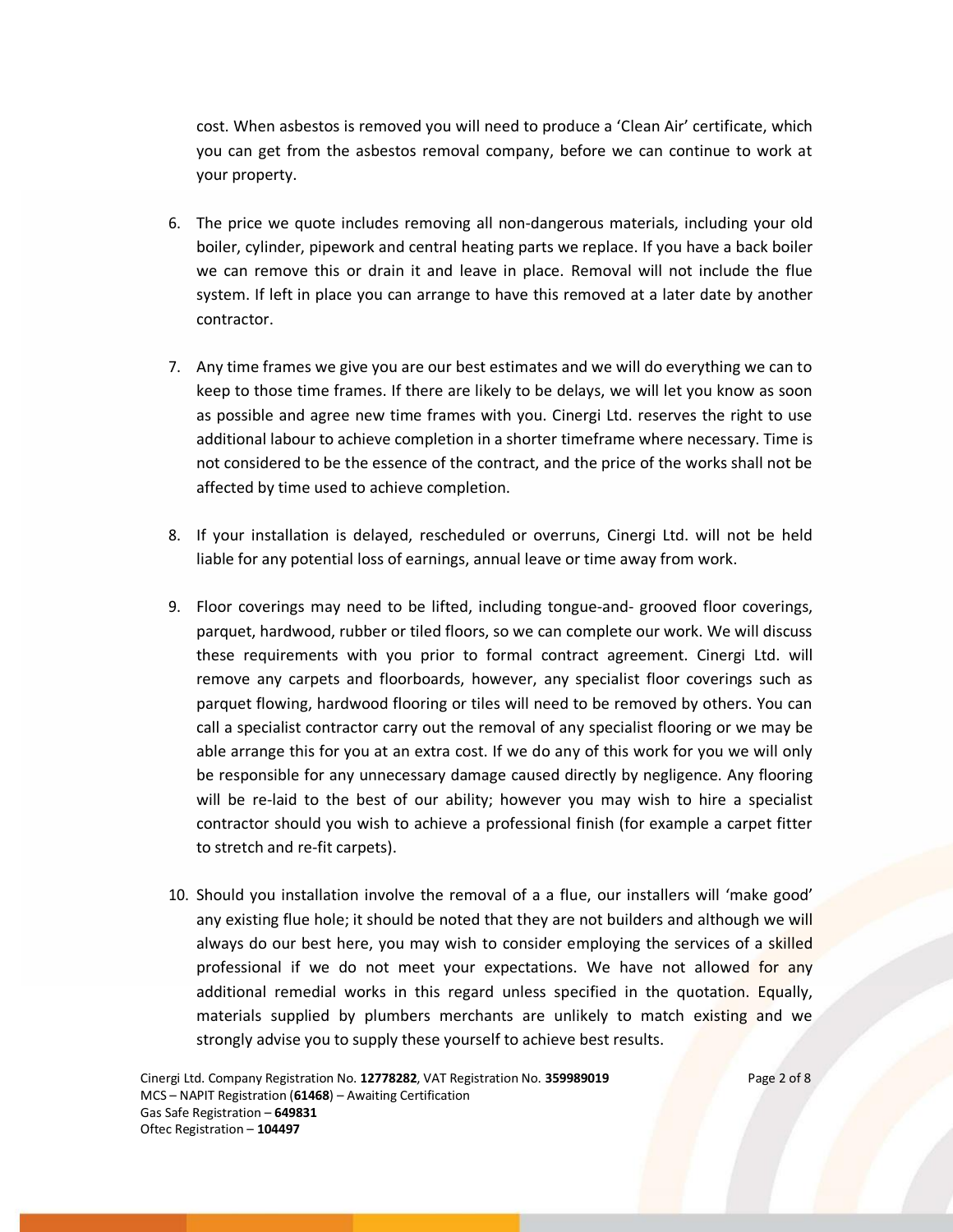- 11. If Cinergi Ltd. are connecting to an existing heating system (existing pipework and/or radiators) as part of the works, the customer will be invited to witness a pressure test on this element of this system (which will be carried out at 1.5 x working pressure of the system). This is to identify any leaks of weakness in the system so that the customer is fully aware. Cinergi Ltd. cannot be held responsible for any leaks and associated damage and repair costs caused by leaks on existing pipework or radiators (and any other existing components).
- 12. Our greatest priority is the safety of our customer's and their homes. We will take every care to carry out the work specified without causing damage to your property. If we have to make any cuts or holes to allow for equipment, you will be made aware ahead of time. Any cuts or holes made will be filled, but not permanently finished or redecorated. If we cause unnecessary damage because of negligence we will ensure action is taken in a reasonable timeframe to repair any damage. The company accepts no responsibility for damage which is attributable to structural defect or weakness unless such damage results from negligence.
- 13. If your property is a listed building, or a managed property, it is your responsibility to ensure that you have any necessary permissions prior to work commencing. If you do not ensure you have the necessary permissions, you may be prosecuted by any affected party. All permission requirements will be discussed with the customer prior to contract agreement, with the responsibility for clearly determined as to which party is responsible for making any necessary applications.
- 14. You will need to have an adequate electricity supply to your property before we can start the work. We require free use water and electricity throughout the duration of the works.
- 15. We will always endeavour to locate a heat pump, boiler, radiator, pipework or any other material or product in the position agreed at survey. This may however alter due to unforeseen technical difficulties; any alterations please discuss with the installer on arrival. Any location changes are to be agreed in writing between Cinergi Ltd. and the customer.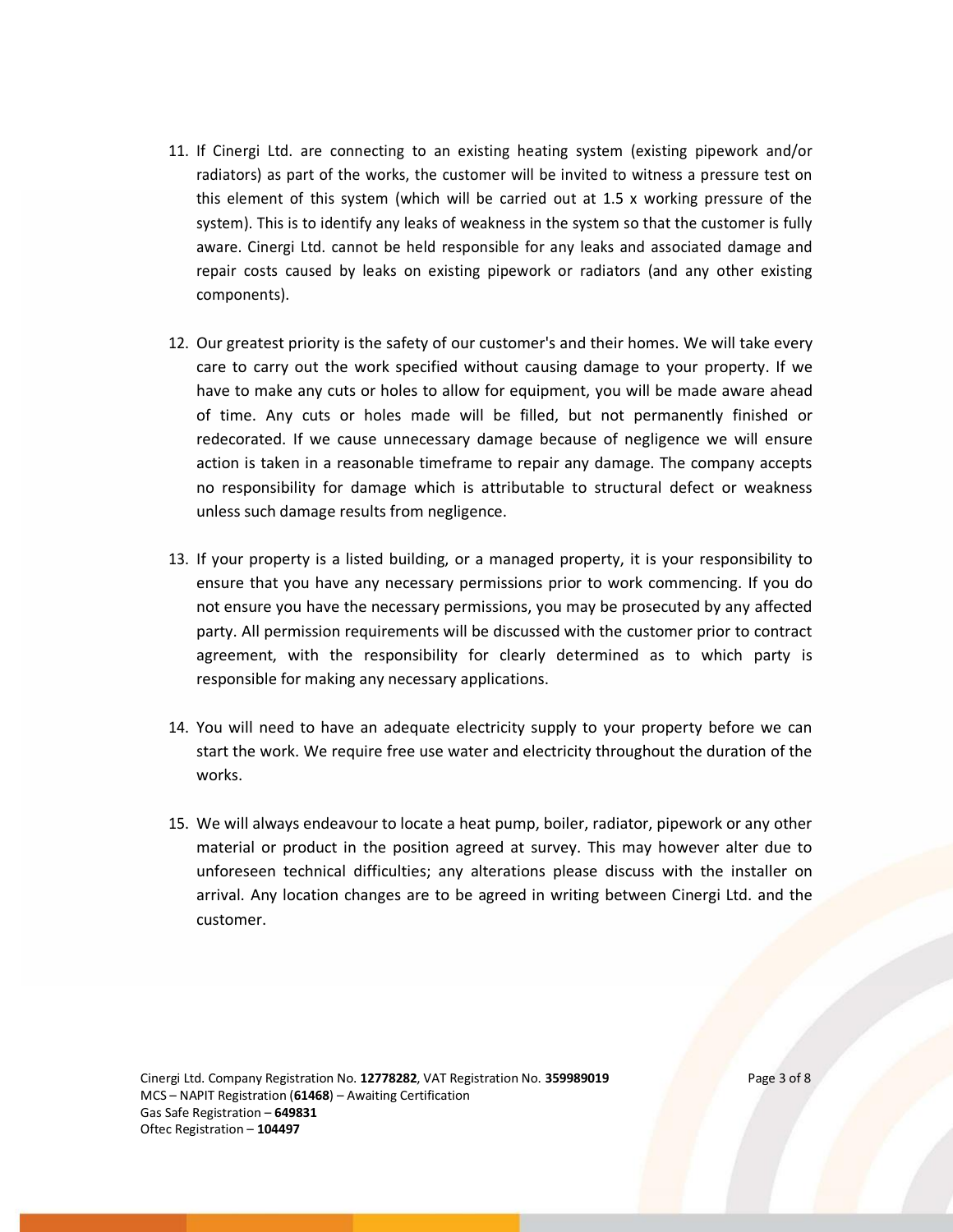## **Guarantees & Warranties**

The Warranty sets out the terms upon which Cinergi Ltd. offers warranty cover for the Products supplied by it to its Customers, and for the installation services provided by Cinergi Ltd. Registered Installers. Terms defined in Cinergi Ltd's Terms and Conditions bear the same meaning when used in this warranty. Your attention is drawn to Cinergi Ltd's Terms and Conditions, which includes provisions relevant to the warranty set out below.

## **16.** Installation services

- 16.1. Cinergi Ltd. warrants to you that the Installation Services will be performed by the appropriately qualified and trained Cinergi Ltd. Registered Installers using reasonable care and skill, to such high standard of quality as it is reasonable for you to expect.
- 16.2. The Warranty Period for the Installation Services shall be two years from completion of the Installation Services
- **17.** Remedial Action
	- 17.1. If you make a valid claim about our service in accordance with Cinergi Ltd's Terms and Conditions, Cinergi Ltd may arrange for the relevant Products to be reinstalled by any of Cinergi Ltd's Registered or approved Installers or refund to the Customer the charge for the relevant part of the Installation Service (or a proportionate part of such charge).
- **18.** Exceptions
	- 18.1. This Warranty will only apply:
		- 18.1.1. If the Product has been installed by an Cinergi Ltd Registered Installer and has been properly used and maintained throughout the Warranty Period.
		- 18.1.2. If you have informed Cinergi Ltd of the alleged defect within the Warranty Period and within a reasonable period of discovery.
- **19.** General conditions
	- 19.1. You will promptly provide all information and support including access to site and services) reasonably necessary to enable Cinergi Ltd to evaluate any alleged defect and to perform its obligations under this Warranty.
	- 19.2. You agree that all premises, plant, power, fuel support services and other inputs that you

provide for the installation and use of the Products are reasonable, are fit for purpose and will be properly used and provided.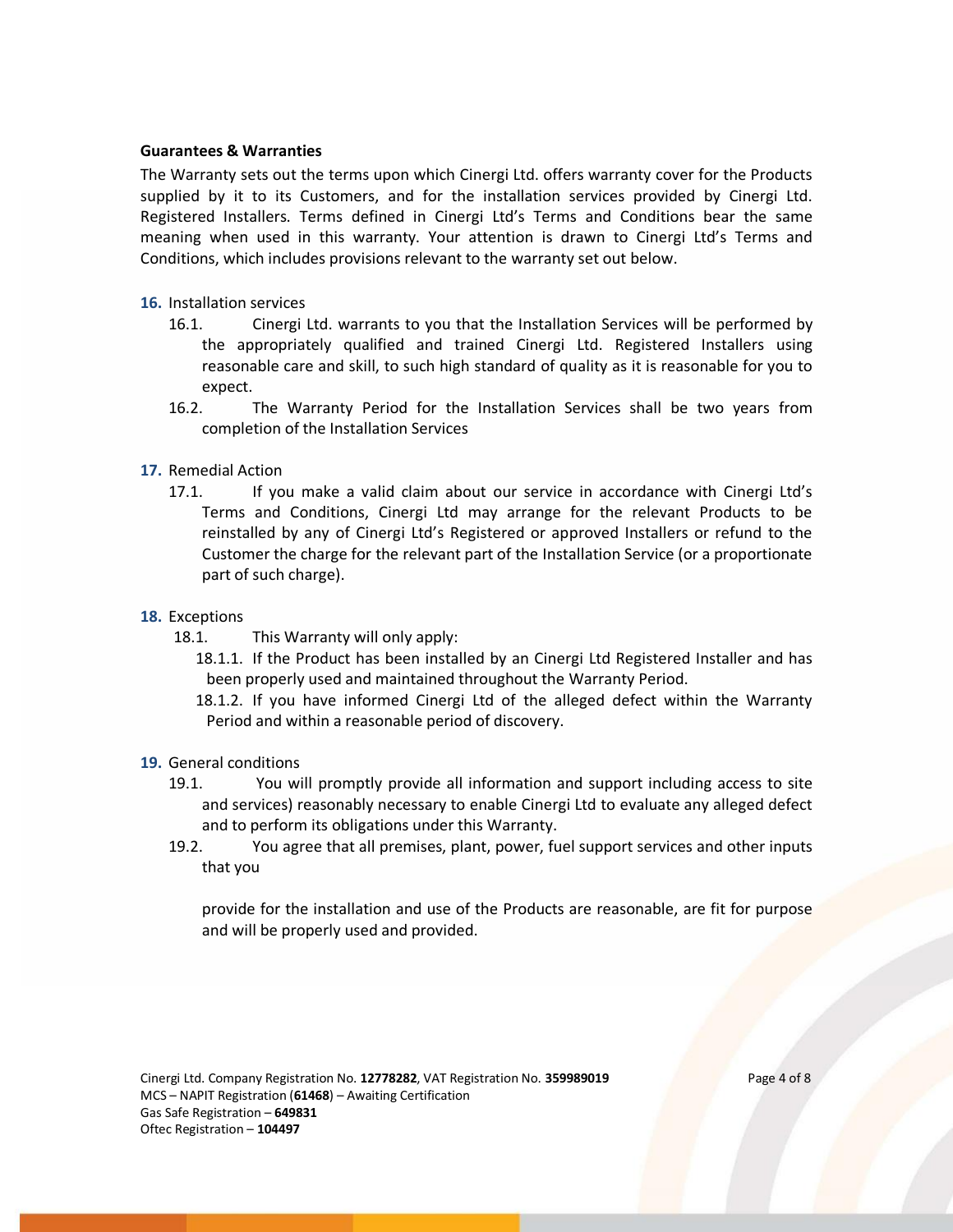## **20.** Expertise

- 20.1. Any dispute as to whether a defect is covered by this warranty can be handled by the Renewable Energy Consumer Code's Dispute Resolution Process as detailed in section 9.1 of the Renewable Energy Consumer Code.
- **21.** Third Party Rights
	- 21.1. When Cinergi Ltd's has installed a system in a property that is sold within the Warranty Period the warranty will pass to the new legal owner of the property. It may not be transferred to or exercised by any third party.
- **22.** Law
	- 22.1. This warranty is governed by English law and the English courts or by the law and the courts governing where your property is if this is outside England or Wales.
- **23.** Manufacturer's Product Warranty
	- 23.1. Most Products supplied by Cinergi Ltd come with the benefit of a manufacturer's product guarantee. Where a claim in respect of any of the Products is notified to Cinergi Ltd by you in accordance with the Cinergi Ltd's Terms and Conditions, Cinergi Ltd will liaise with the manufacturer and use all reasonable endeavours to secure a replacement of the Product or the part in question) or a refund of the price of the Product (or a proportionate part of the price). This warranty does not replace or limit your legal rights to bring a claim to Cinergi Ltd as the retailer of the goods supplied.

## **Deposits and Balance Settlement**

- **24.** Cinergi Ltd hold the right to request a deposit payable on confirmation of order up to a maximum of 25%. Exact deposit details will be detailed within the contract documentation.
- **25.** Cinergi Ltd hold the right to request further advance payment payable 14 days prior to installation (Payments 1 + 2 will be a maximum of 60% of total sum inc. VAT). Exact payment details will be detailed within the contract documentation.
- **26.** Cinergi Ltd request the final payment (balance outstanding, following any previous payments & deposits) upon completion and commissioning of the works. This payment is due withing 7 days of completion.
- **27.** Cinergi Ltd require a signed copy of the order form as contained withing the contract documentation prior to acceptance of any deposit or ordering any materials.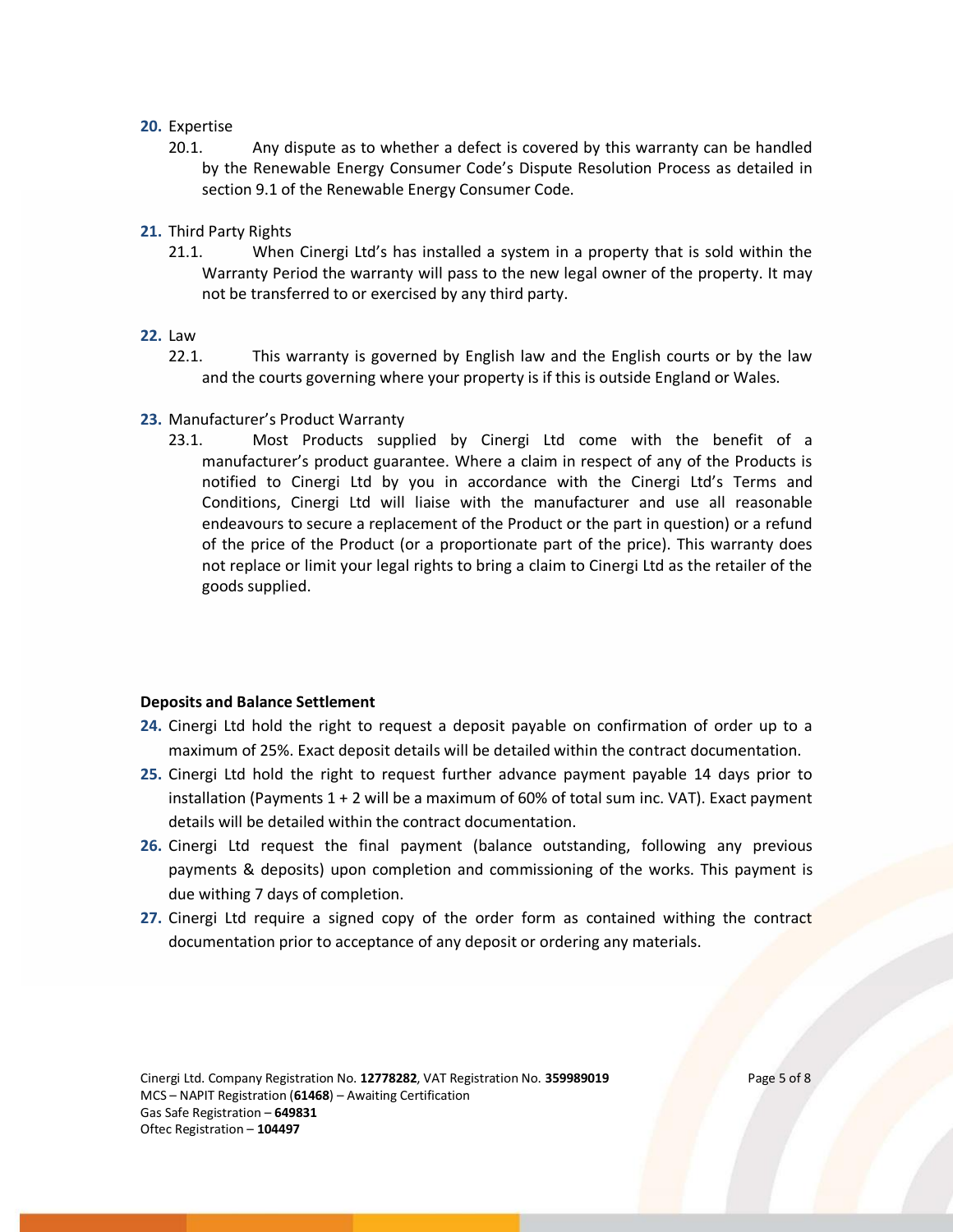# **Cancellation**

You have the right to cancel this contract during the 'cancellation period' without giving any reason.

**The cancellation period lasts 14 days will start on the day the last part of the goods relating to the contract is delivered to you**. You can also cancel the contract without penalty before any of the goods are delivered.

To exercise the right to cancel, you must inform us *Cinergi Ltd, Poniente, Beaulieu Road, Marchwood, Southampton, SO40 4UQ, 08003213142, dan@cinergi.co.uk ,* of your decision to cancel this contract by a clear statement (e.g. a letter sent by post or e-mail). You may use the attached model cancellation form, but it is not obligatory.

If you cancel within the cancellation period, we will return any deposit you may have paid in full. If you cancel after this time, we may have to charge you, based on the actual costs we have incurred by the time you cancel.

## **Effects of cancellation within the cancellation period**

If you cancel this contract within the cancellation period, we will reimburse to you all payments received from you. If you cancel this contract within the cancellation period but after delivery of some or all of the goods, then we will reimburse to you all payments for delivery charges unless you specifically requested an enhanced delivery costing more than our normal service. In which case we will only reimburse the price of our normal delivery charges.

If you cancel this contract within the cancellation period but after delivery of some or all of the goods, then we will collect the goods from you.

Should Cingeri Ltd be charged to return the goods ordered for your works then you may have to bear some or all of the cost of returning the goods.

We will make the reimbursement without undue delay, and not later than:

- 14 days after the day we receive back from you any goods supplied; or
- if there were no goods supplied, 14 days after the day on which we are informed about your decision to cancel this contract.

We will make the reimbursement using the same means of payment as you used for the initial transaction, unless you have expressly agreed otherwise; in any event, you will not incur any fees as a result of the reimbursement.

We may withhold reimbursement until we have received the goods back or you have supplied

Cinergi Ltd. Company Registration No. **12778282**, VAT Registration No. **359989019** Page 6 of 8 MCS – NAPIT Registration (**61468**) – Awaiting Certification Gas Safe Registration – **649831** Oftec Registration – **104497**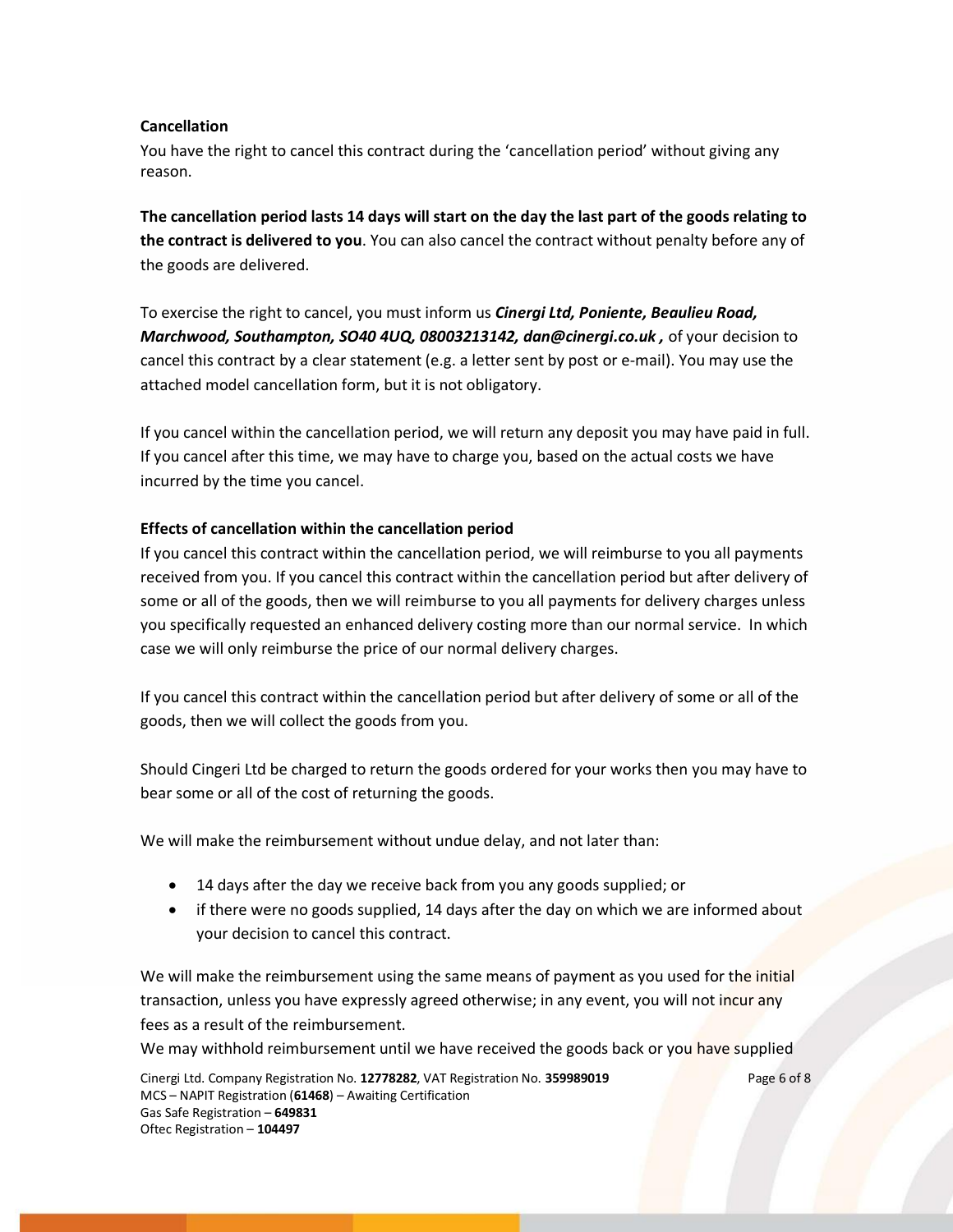evidence of having sent back the goods, whichever is the earliest. We may make a deduction from the reimbursement for loss in value of any goods supplied if the loss is the result of unnecessary handling by you.

#### **Starting the installation before the end of the cancellation period**

Your 14 day cancellation period **starts on the day the last part of the goods relating to the contract is delivered to you**. If you want us to start work sooner for any reason, please be aware that you must ask for this in writing and you should describe why you need the work to start within the cancellation period.

Should you later decide to cancel the contract within your 14 day cancellation period, then you will have to pay reasonable charges for goods and services supplied up to the date that you cancel and for making good your property.

#### **Complaints**

We always strive to provide the best service and products for our customers. However, on rare occasions, we recognise that there may be times where our customers may not be completely satisfied. To ensure we are able to put things rights as soon as we can, please read our complaints procedure below.

Customer complaints may be received by telephone, letter, email or verbally on site during installation.

Our objective will be to resolve any complaints or issues to the satisfaction of the customer.

Any complaints should be entered into document L08 Customer Complaints Register and full details recorded into R06 Customer Complaints Records Sheet.

The R06 Customer Complaints Records Sheet will be passed to a designated member of staff who will contact the customer within one working day of receipt of the complaint and agree a timetable to resolve any issues.

Safety issues will be treated as a matter of urgency.

Where complaints cannot be easily and quickly resolved, the assigned member of staff will investigate the issues as thoroughly as possible. The staff member will report back to our own project and site managers, and in particular the customer, within seven working days.